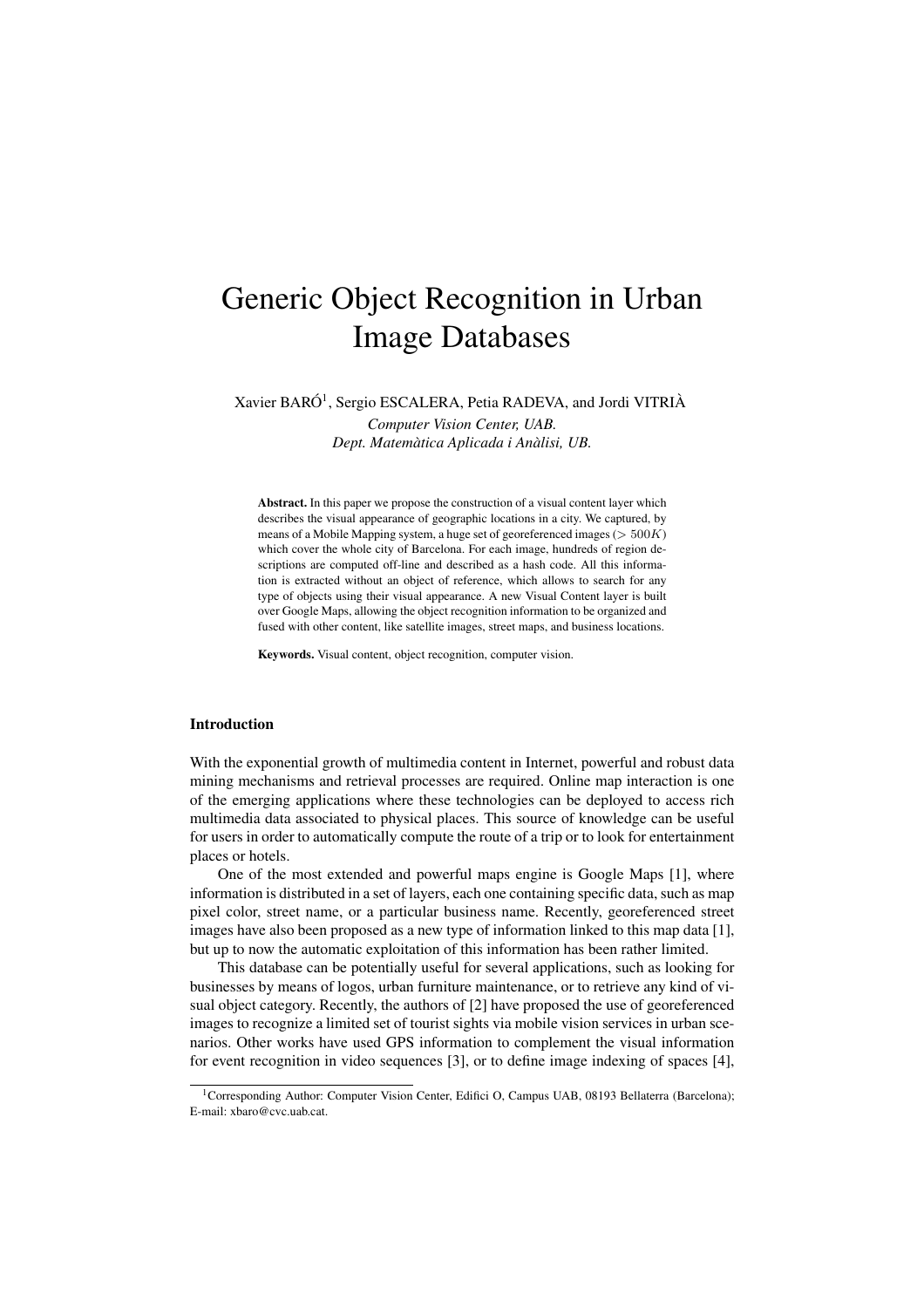which can be applied to guide image acquisition for spatial perception, to help camera setting for surveillance, or for image indexing in virtual tours.

In this article, we present our work on a database of about half million georeferenced images that cover the whole city of Barcelona. Images were obtained by means of a Mobile Mapping process [5]. This database is processed for getting a visual content description. We have used fast affine Hessian-Laplace region detection and SURF description, which results in about 500.000.000 keypoints for the whole database. Next, a semantic indexing is performed in order to built a hash code for fast content access. With this information, we have built an object retrieval prototype that retrieves object categories demanded by the user. The new information is visualized in an interactive map application that uses the Google Maps API.

The paper is organized as follows: Section 1 describes the main modules of the system, corresponding to the database acquisition and description, user queries, and the retrieval process. Section 2 validates the proposed system, and finally, section 3 concludes the paper.

## 1. Barcelona Mining Application

We have developed a web-based application that works on a proprietary image database of Barcelona, which has been acquired using a mobile mapping system [5]. All these images are processed so that a high amount of visual features are defined and codified by means of a hash code. These features represent the visual appearance of a specific geographical point and can be accessed by content.

A *javascript* program in the client web browser controls the interaction with the map, sending queries to a server that links our data and application to Google Maps. Given a query asking for topological information, street names, satellite imagery or a certain object category, the server retrieves the required information. Finally, the received data is shown in a Visual Content layer on the client, indicating their corresponding geographical location. The architecture of the Barcelona mining project is shown in Fig. 1. Next, each module of this system is explained in detail.

#### *1.1. Mobile Mapping Acquisition Process*

The mobile mapping system [5] used in this work has been initially developed in order to create an inventory of the Barcelona streets, specially, to capture building facades. A total of 3.800 streets (corresponding to more than  $1.290Km$ ) were scanned using six color cameras with different orientations, all of them synchronized with a GPS/INS system, acquiring an image each five meters. The result is a set of about 500.000 georeferenced images. The mobile vehicle and examples of captured scenes of Barcelona are shown in Fig. 2.

#### *1.2. Keypoint database generation*

The captured images are stored using the *LizardTech MrSID*<sup>2</sup> format, having a resolution of  $1200 \times 1600$  pixels. At each image, we have applied the fast affine Hessian-Laplace

<sup>2</sup>www.lizardtech.com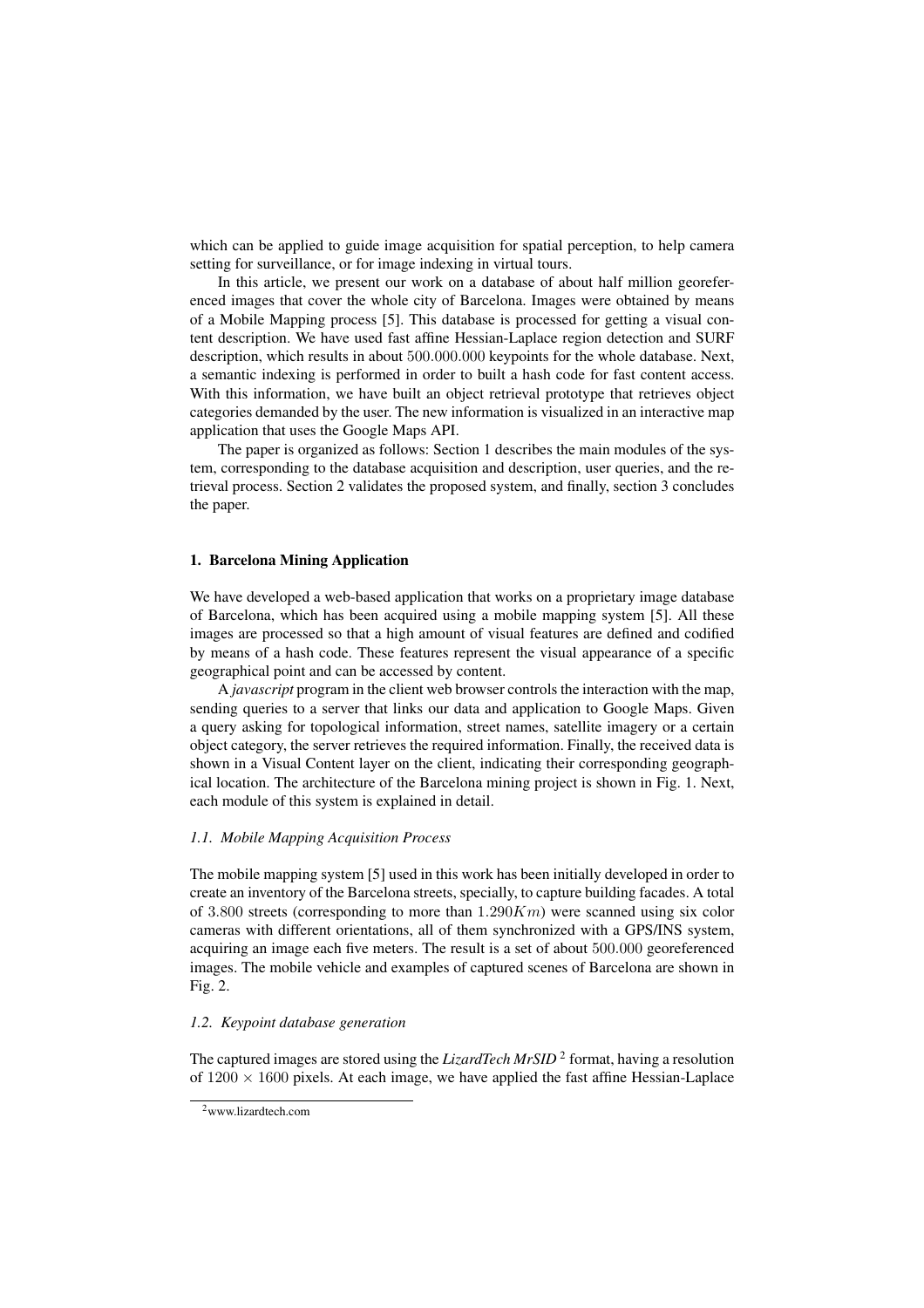

Figure 1. Barcelona mining scheme.



Figure 2. Mobile Mapping vehicle and examples of captured urban scenes.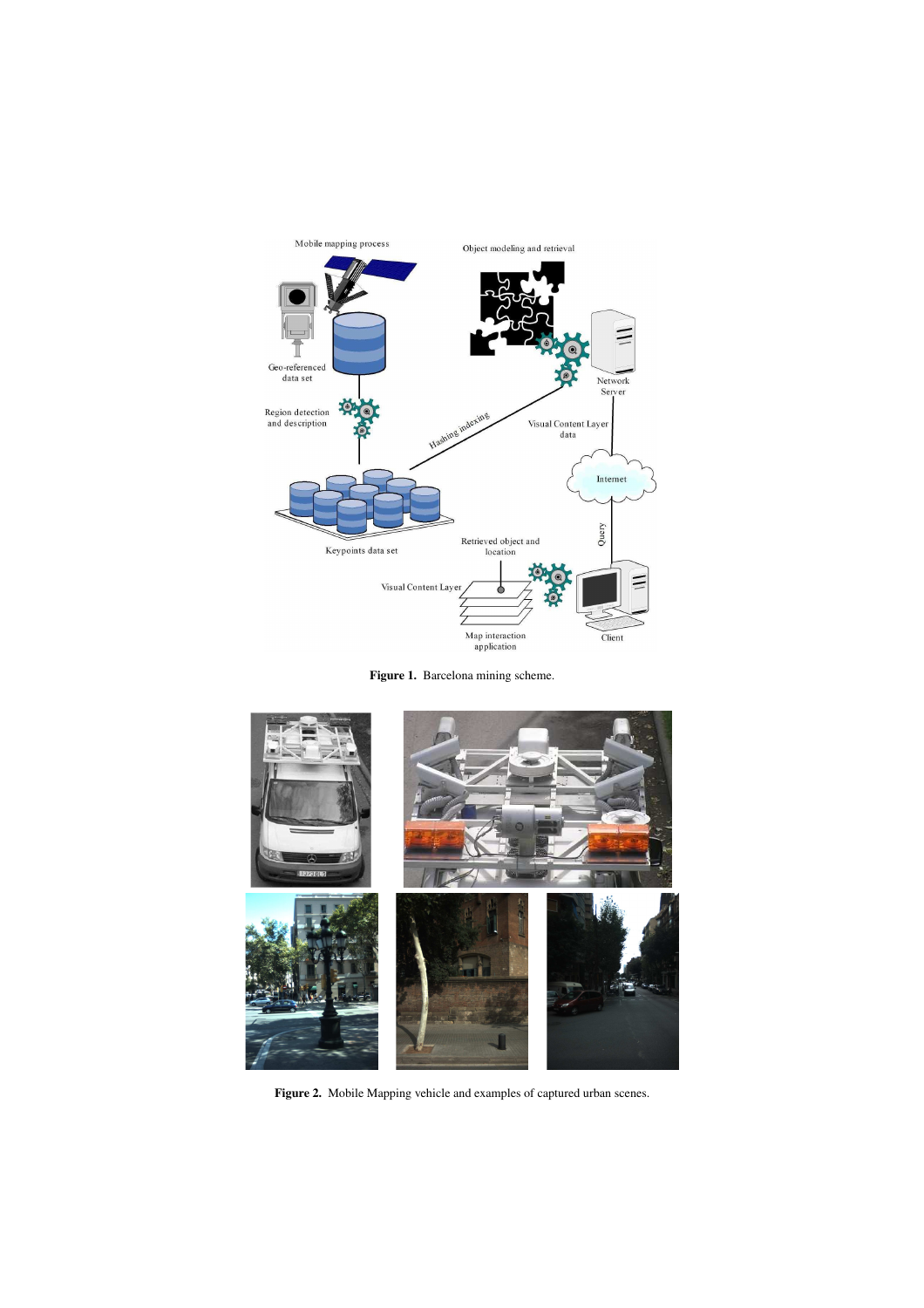region detector [6]. After normalizing the detected ellipses, the SURF descriptor [7] is computed for each detected region. We obtained more than 1000 regions per image, which corresponds to a total of 500.000.000 descriptions in the database. In order to manage this huge amount of data, we generate a compact binary representation for each descriptor, which is used as a hash code in order to rapidly find points in the database similar to a given one.

Since we need to save millions of points in our database, the use of the Hessian based keypoints allows to use the sign of the Laplacian as a first indexing criterion. This allows to distinguish bright patterns on dark backgrounds from the reverse case. Nevertheless, the number of necessary comparisons to index the database recommends the use of hashing strategies. For this task, the *Candid covariance-free incremental principal component analysis* (CCPA) approach of [8] is applied in order to project the original 64-dimensions SURF feature space into a 31-dimensions feature space. This strategy allows a compact representation of the descriptors, computing the principal components incrementally without estimating the covariance matrix, and thus, being able to fastly process huge amount of data. This is performed keeping the scale of the observations and computing the mean of observations incrementally. Once the principal components are computed, the first 31 most significant components are selected, keeping to more than the 95% of the variance. Each of these values is set to one if it is greater than zero, or to zero otherwise. Finally, an additional bit corresponing to the sign of the Laplacian is introduced as the most-significant bit, obtaining a final representation of 32 bits. We also include for each keypoint its corresponding frame identifier, and its spatial coordinates  $(x, y)$  in the image.

# *1.3. Client application*

The client application takes advantage of the recently opened Google APIs, that allows a fast and simple integration of our database with a complete map engine. Google Maps organizes geographical information in different layers, each one with a specific content, such as aerial or satellite images, street names, traffic information, businesses, etc. In this paper, we propose to incorporate a new Visual Content layer, that allows content-based visual queries.

The client application allows the user to choose between a set of predefined visual objects represented as a set of point features. The selected object is sent to the server-side application, where it is processed. Once the retrieval process is ended, the client shows the points where candidate instances for the selected object are found, with the image of the instance and its geographical coordinates. In order to validate or complement the results, a Google Street View of the area is displayed when it is available.

#### *1.4. Server application*

The server application is developed as a Java servlet which performs the object retrieval task and generates the client code to show the results. The retrieval process consists of two basic operations, which are used in different steps of the retrieval process:

Point-to-point correspondence: This process consists of finding points in a given scene which are similar to each point of the model. In order to decide when two points are similar enough to link them we compute the distance between the descriptors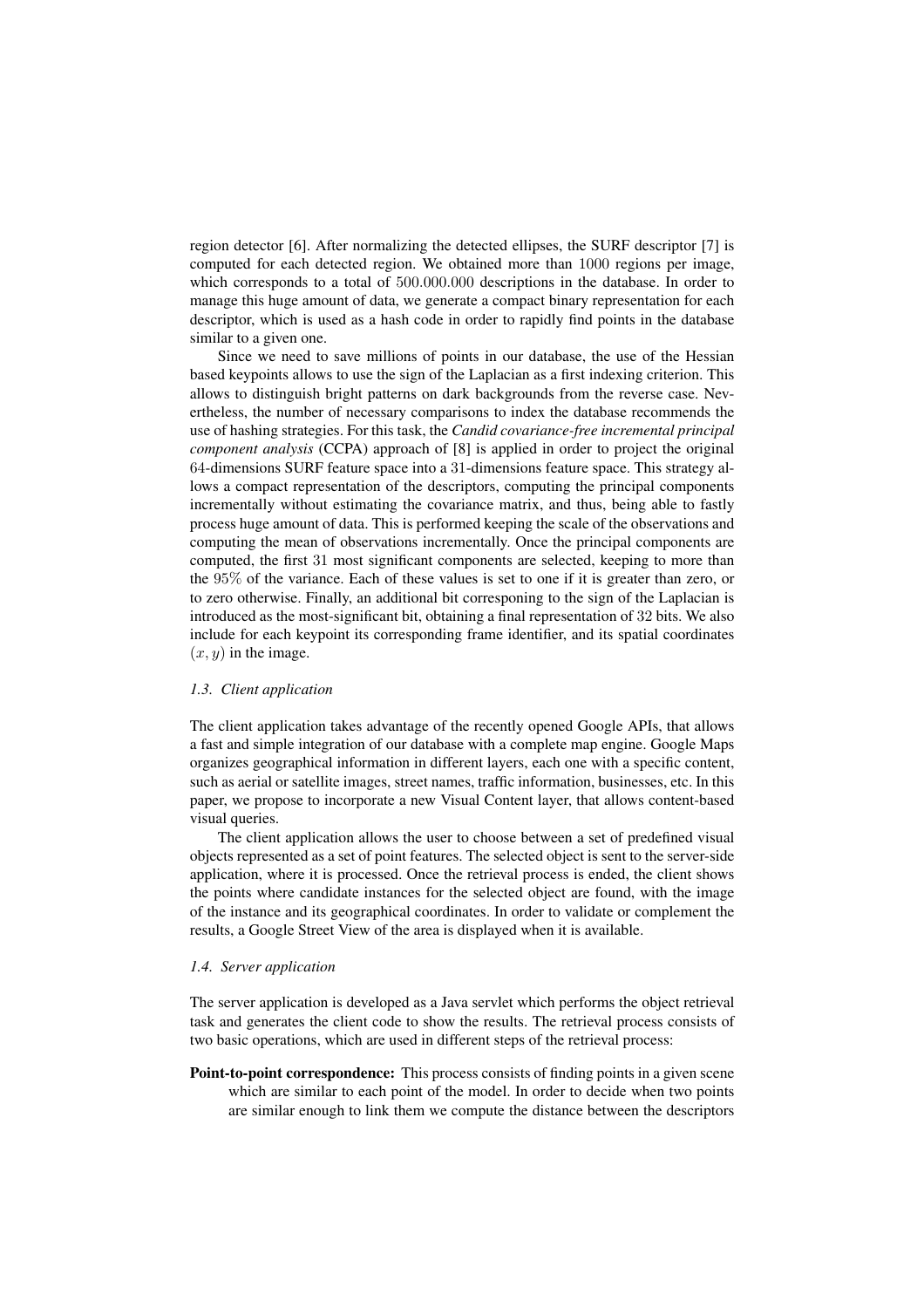

Figure 3. *(a)* Models alignment. *(b)* Point-to-point correspondence sample.

of keypoints in the model and the descriptors of keypoints in the scene. If the distance between one point of the model with their nearest point is larger than a certain threshold from the second nearest point, the two points are linked.

Homography estimation: When a set of keypoints of the model and a set of keypoints of the scene have been linked, we use those correspondences in order to estimate the homography or collineation  $H$  which allows to transform the model points  $x$  to their correspondent scene points  $x'$ . The result is a transformation matrix H, where  $x' = Hx$ . The estimation of H is performed using the RANSAC algorithm [9], which allows to discard outliers, and therefore it is robust to errors on the point to point correspondence process.

When we are looking for some type of urban furniture which can be altered (vandalism, deformations, painting, etc.) or when it can be viewed from several points of view, it is useful to provide the system with more than one sample image, which allows a better generalization of the object, being able to find a wider set of instances. When multiple samples are used, it is necessary to normalize them, obtaining a virtual model which shares the information of the different instances.

The normalization process consists of selecting one of the provided images as the reference model. Then, for each of the other samples, we find the corresponding points between this instance and the reference model, and estimate the homography between all the points. Finally, this homography is used in order to project the points of the given image over the reference model. In Fig. 3a, an example of this process is shown, where four models are summarized in just one. Note that in the virtual model, we have keypoints that do not correspond to an image artifact, as the ones generated by a simulated sticker, and different keypoints can be projected at the same point. This process only affects the spatial position of the keypoints, not their descriptors, which remain invariant.

Once we have a unique model, either because we use only a model or because a virtual model has been created from a set of models, next step consists of finding that model in the city images. From a naive point of view, this could be as simple as repeating the model alignment processes between the model and each scene image. That is, extracting and describing the keypoints of the model and the scene, finding the corresponding between pairs of points, estimating the homography between the model and the scene on those scenes where enough matching points are found, and finally taking a decision based on a matching measure between the projected model and the image.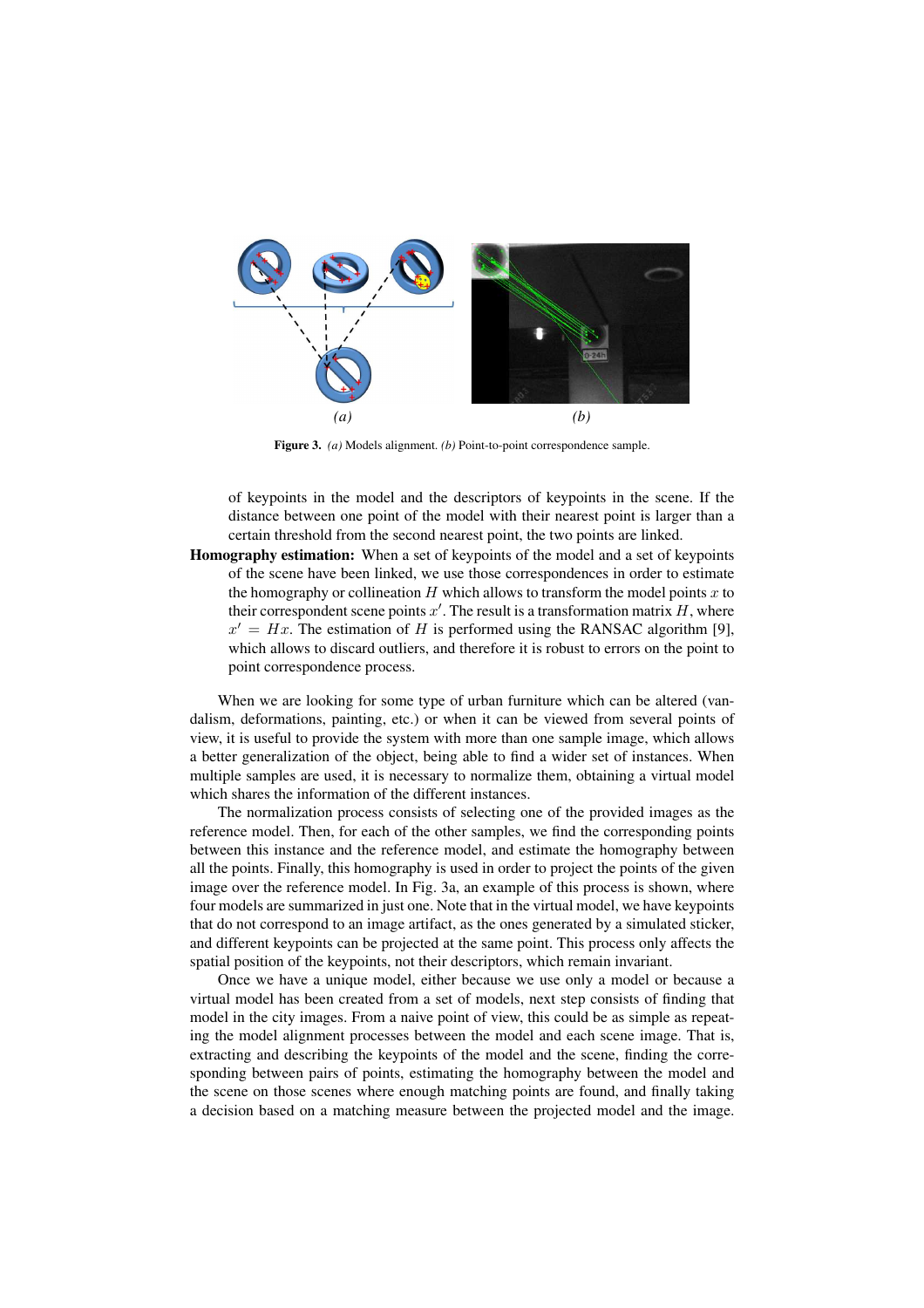Nevertheless, from a practical point of view, this is the most complex stage because of the number of points and the computational burden associated to this process. In order to retrieve the keypoints from the database, the hash code described at the previous section is computed for each detected keypoint. Then, all the images with a large amount of corresponding points are selected, and the homography is estimated to verify that the points are coherently distributed.

#### 2. Results

In order to test the image recovery system, we use the Google Search API, which allows to run a large set of queries (i.e. business name, address, etc.) and retrieve their position in a map. The experiment we have performed corresponds to the following kind of queries: Where could I find a shop with this logo? For example, we can ask for the offices corresponding to the most popular saving bank in Barcelona (with about 780 possible locations in the map). If we search the logo of this bank (see Fig. 4) in our image database, we can use the geographic distance to the nearest office, obtained using the Google Search API, to decide whether this instance was correctly detected or not. This experiment is focused on getting an approximation of the number of missed objects due to the complexity of the environment, and the acquisition system. Therefore, although this validation method does not take into account some previsible fails due to occlusions or advertisements that contains the logo, it is a measure of the accuracy of the system respect to the real world. In this test, we obtain a hit ratio greater than the 60%.

In order to take in consideration only the recognition system, apart from the test using the logos, where we can evaluate what we can expect from a real search, we create a more controlled test to validate the object recognition system. In this case, all the No-Park signs in a recording session has been detected using the system (see Fig. 3b). The results have been manually validated in order to extract more concise values. From the point of view of false detections, we obtain a false detection rate of  $1\%$  of the frames, taking into account that in some urban furniture similar signs are placed, and those detections have been considered false positive. At images level, where one object viewed in two or more images are considered as different objects, we obtain an 65% of detection rate. If we use the object level, where an object is considered as detected if it is detected at least in one of the images where it can be seen, we obtain a 76% of detection rate. Most of the fails in this test are produced by small signs, where the number of detected points of interest is reduced and the matching process does not find enough correspondences.

## 3. Conclusion and future work

In this paper, we presented a feasible way to retrieve image objects from a huge descriptor database. The most part of Barcelona city was captured by means of half million images using a Mobile Mapping system. More than a thousand of keypoints were detected, described, and indexed for each image in the database, using a hash table to encode the feature space. All this information was used in order to create a new Visual Content Layer for Google Maps, where the retrieved object candidates of a selected model are shown with their corresponding geo-referenced information, allowing an efficient and scalable way of accessing maps by its visual content.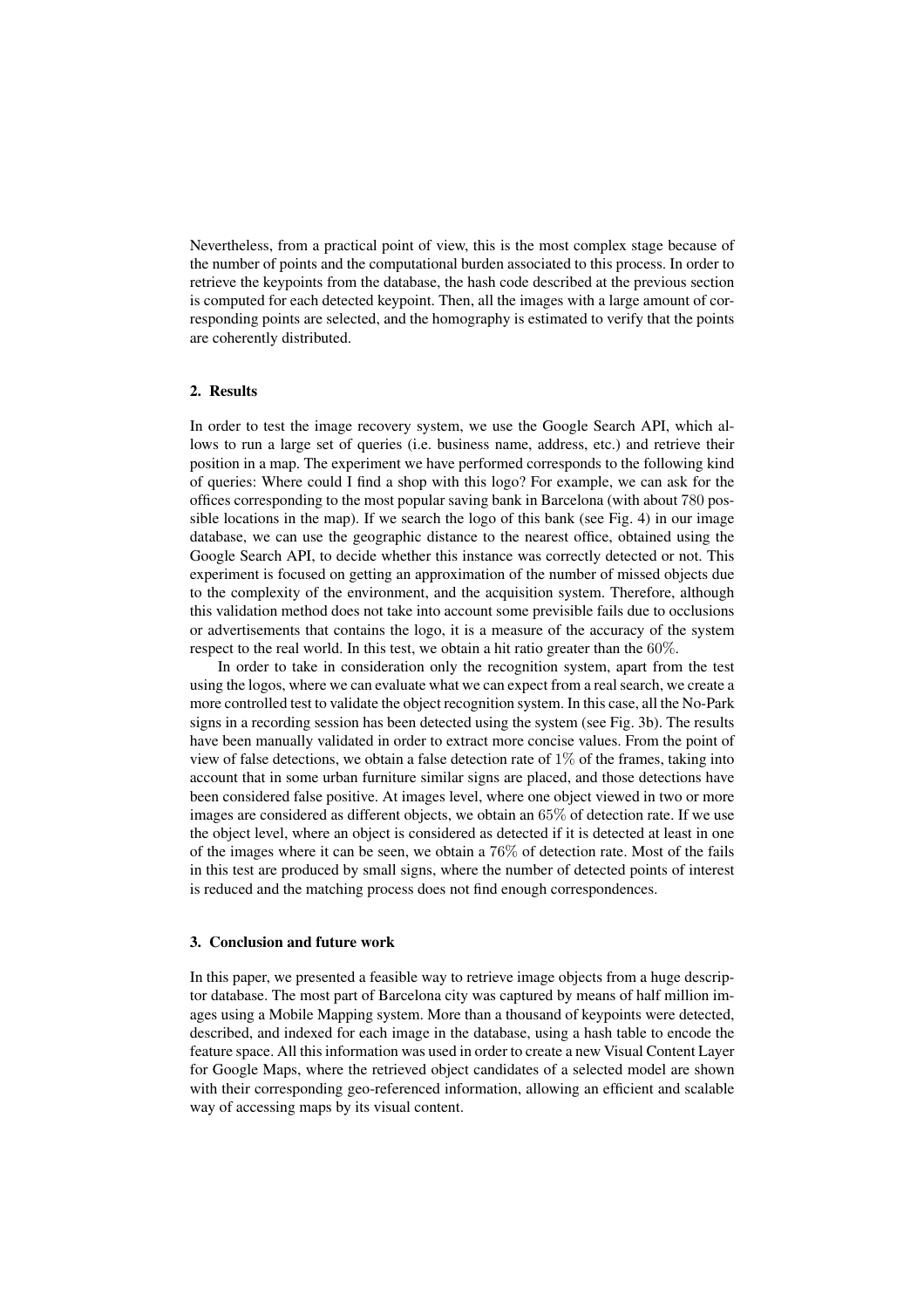

Figure 4. Barcelona mining interface. *(a)* An example where a detected logo of LaCaixa is shown with their position and the Google Street View is synchronized at object position. *(b)* Sequence with all the detected No-Park signs. *(c)* For verification purposes, each object image contains a link to the whole frame, which is shown here for the object shown in *(a)*.

*(c)*